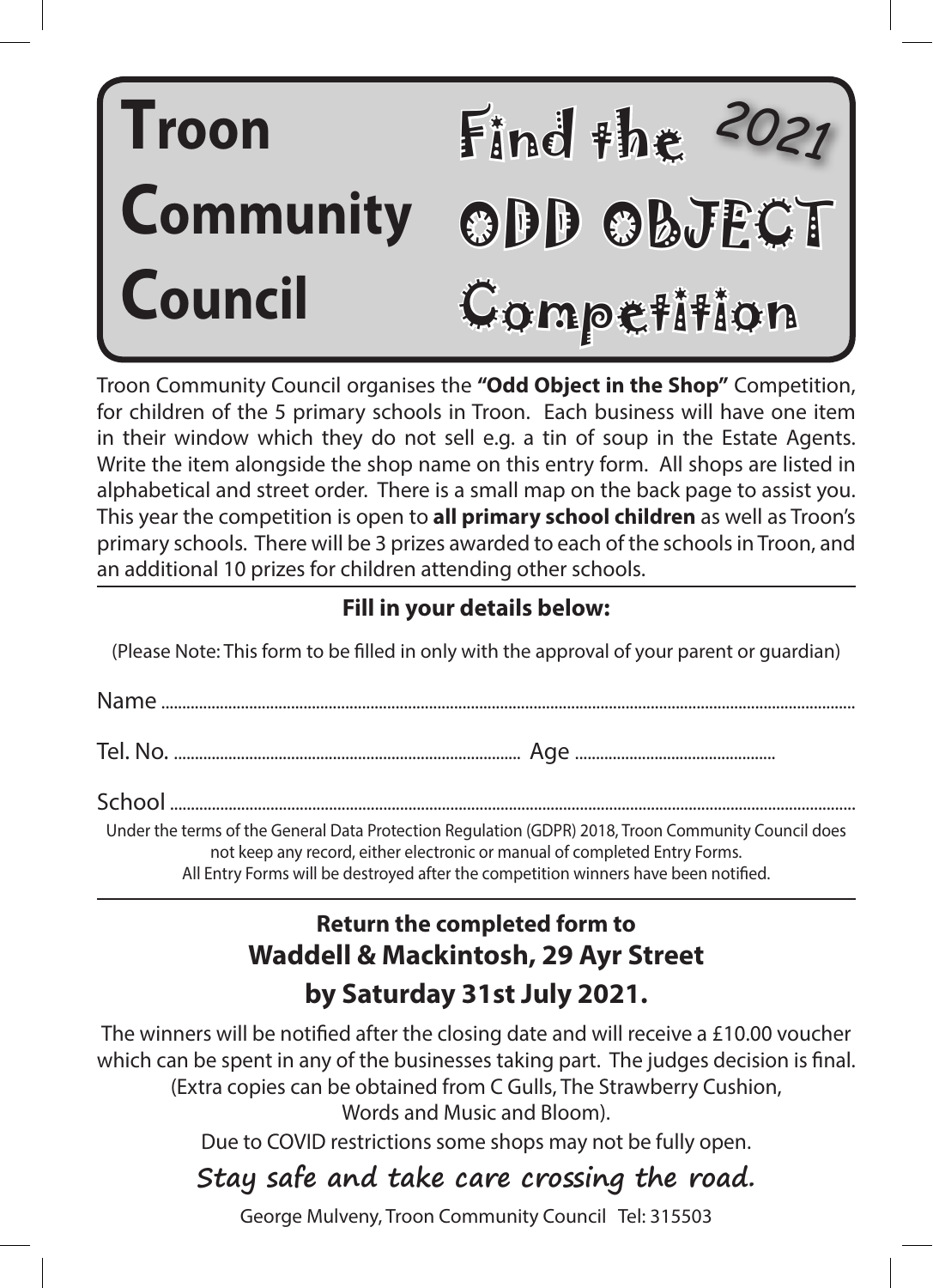#### **ACADEMY STREET**

## **AYR STREET & SOUTH BEACH**

#### **CHURCH STREET**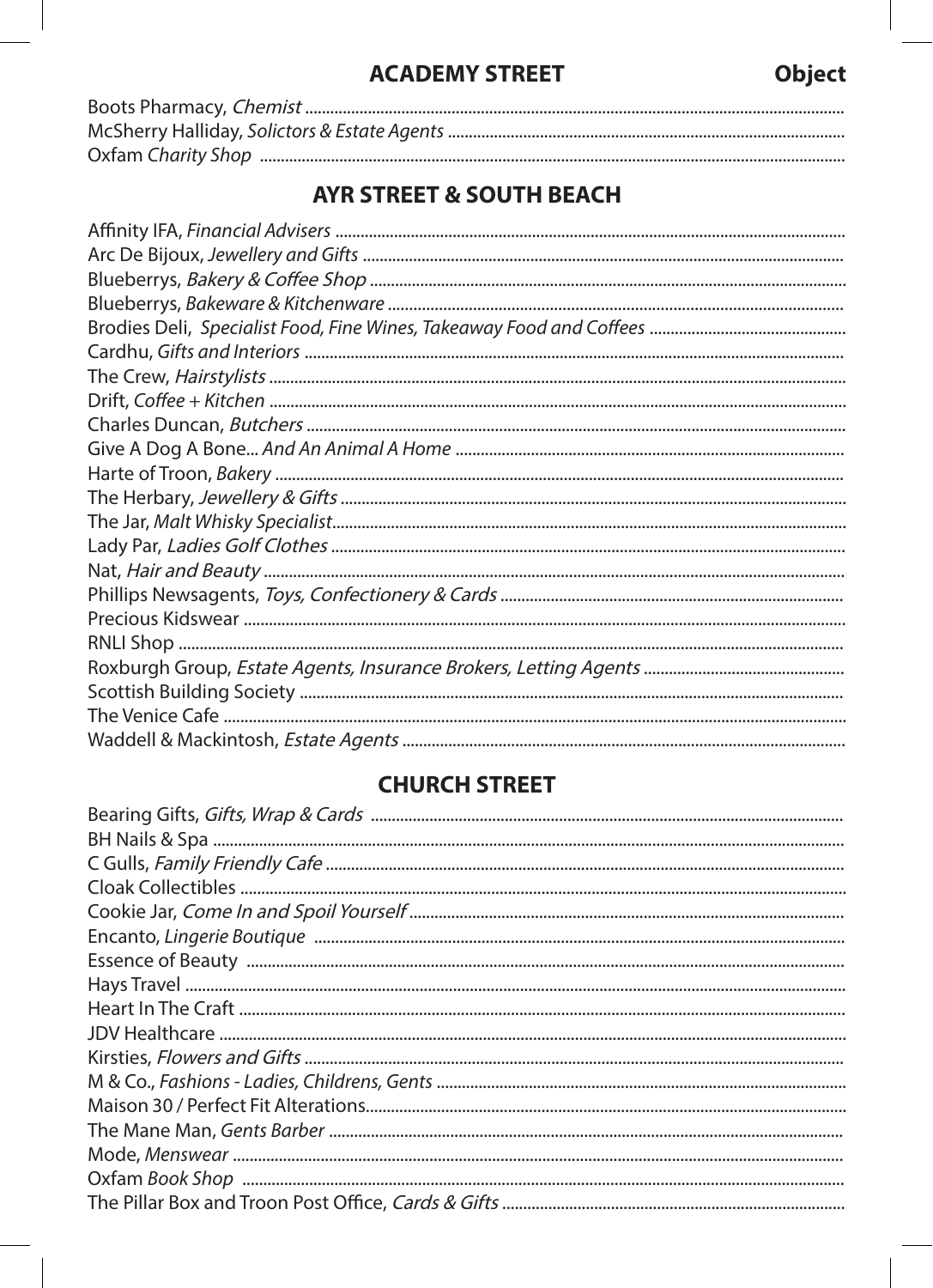## Object

# **PORTLAND STREET**

#### **WEST PORTLAND STREET**